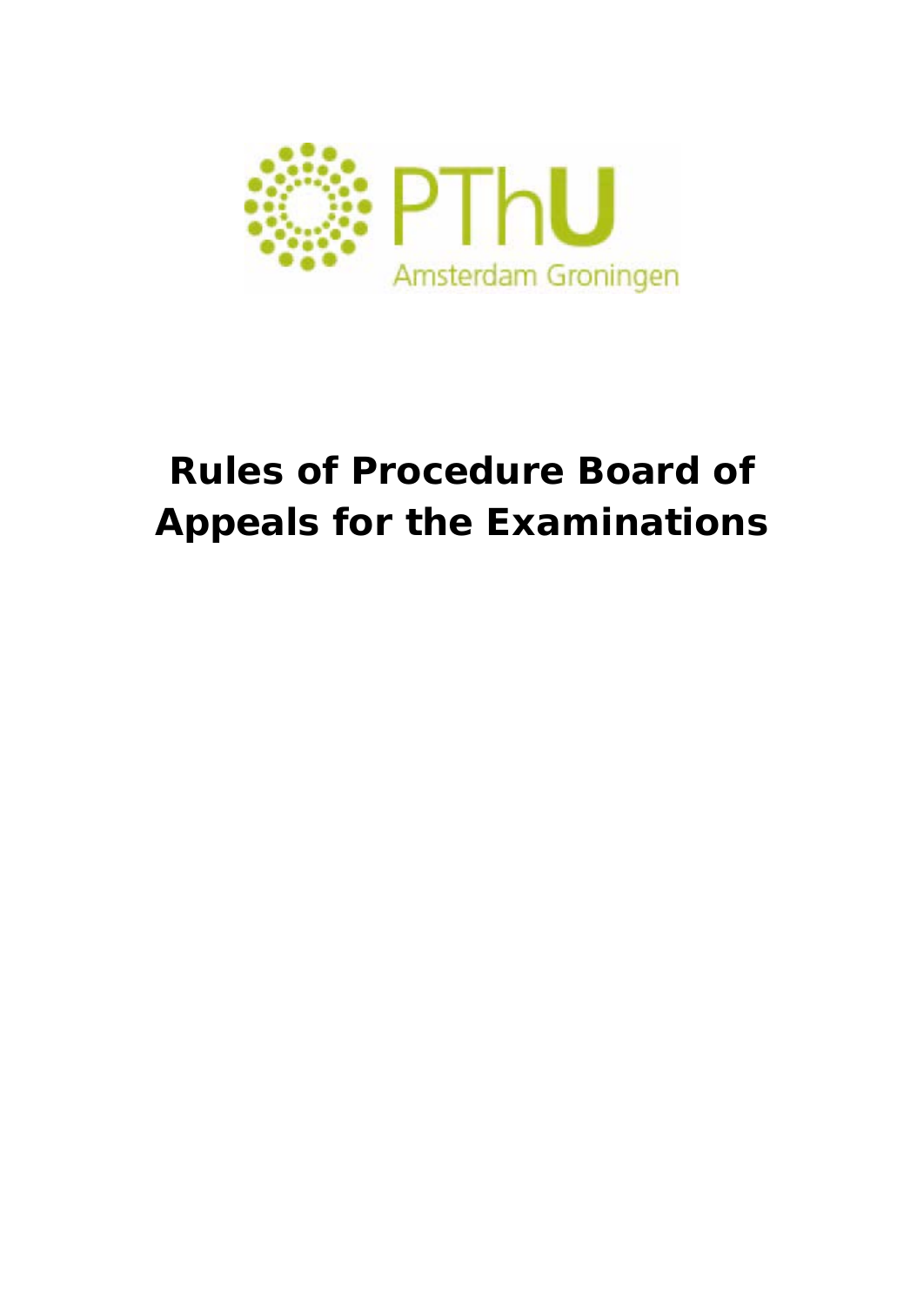

# **Article 1 - Notions**

These regulations understand by:

- a. the law: the Act on Higher Education and Academic Research (official gazette 1992, 593);
- b. the board: the Board of Appeals for the examinations, as intended in articles 7.60 through 7.63 of the Act.
- c. the Executive Board: the Executive Board as intended in article 3.1 of the regulations
- d. the regulations: the Management Regulations of the university
- e. the university: the Protestant Theological University

## **Article 2 – Composition and term of the Board**

- 1. The Board consists of three members, including the president, and three substituting members. The substituting members are appointed by the Executive Board.
- 2. The president and substituting president should satisfy the requirements for appointment as judicial official as intended in article 1d of the Act on the legal position of judicial officials.
- 3. The first member and a substituting member are recruited from the teaching staff. The second member and a substituting member are recruited from the student population.
- 4. Appointment of the members and substituting members is for a term of four years, or, where student members are concerned, for a term of two years.

## **Article 3 – Secretary to the Board**

- 1. The Board is assisted by the official secretary of the Executive Board.
- 2. In carrying out his work, the official secretary pays heed to the instructions of the Board's president.

## **Article 4 – Competence of the Board**

The Board deals with appeals concerning:

- a. Study advice propaedeutic phase, as intended in article 7.8b, sub 3 and 5, 7.9,sub 1, of the Act;
- b. Decisions relating to the establishment of number of ects as intended in article 7.9a, and also decisions relating to the successful completion of the final examination, as intended in article 7.9d of the Act;
- c. Decisions relating to exemptions, as intended in article 7.31a, sub 3, of the Act;
- d. Decisions other than decisions of a general nature, in relation to previous education requirements and admission requirements, in conformity with title 2 of chapter 7 of the Act;
- e. Decisions, made on the basis of additional admission investigation, as intended in article 7.25, sub 4 and 7.28, sub 4 of the Act;
- f. Decisions of examination committees and examiners;
- g. Decisions of committees as intended in article 7.29, sub 1, of the Act, and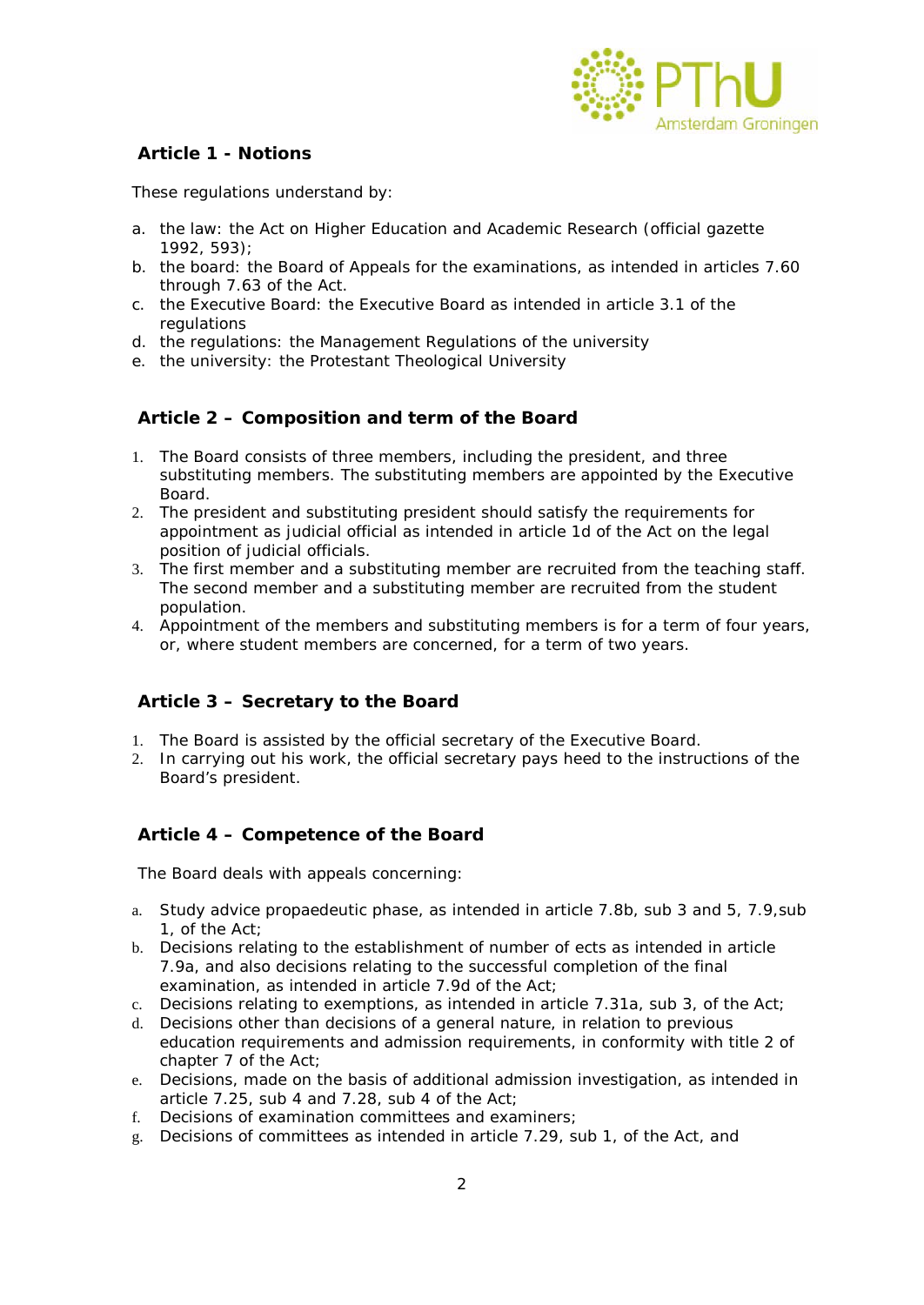

h. Decisions, made on the basis of articles 7.30a and 7.30b of the Act with a view to admission to educational trajectories intended in this article.

#### **Article 5 – Submission of an appeal**

- 1. The appeal is addressed to the Board and submitted to the official secretary of the Executive Board, within six weeks after the date when the decision was made known in the prescribed manner.
- 2. If the appeal is submitted after the period mentioned sub 1, it will not be considered inadmissible if the appellant demonstrates that the appeal was submitted as soon as was reasonably possible.

## **Article 6 – Content and receipt of the appeal; omissions**

- 1. The appeal is signed and includes:
	- family name, Christian names, address and domicile of the appellant;
	- mention of the examiner or official body which has made the contested decision;
	- an explicit description of the decision that is being contested, where possible including a written copy of the decision, or in case the appeal concerns a refusal to make a decision, an explicit description of the decision that should have been made in the opinion of the appellant;
	- the grounds for the appeal.
- 3. The secretary indicates the date of receipt on the appeal and confirms receipt. The secretary informs the president on receipt of the appeal without delay.
- 4. The secretary notifies the appellant of omissions, if any, and requests remedying these within a given term, to be decided by the president. If the appellant has not remedied the omissions within this term, he may be declared inadmissible.

## **Article 7 – Amicable settlement**

- 1. The secretary forwards a copy of the appeal without delay to the president of the body against which the appeal is filed, with the invitation to consult with the appellant if an amicable settlement of the dispute is feasible. He sends a copy of this invitation to the appellant.
- 2. If the contested decision was made by an examiner, the copy of the appeal intended sub 1 is forwarded to the president of the examination committee, with the invitation to consult with the appellant and the examiner if an amicable settlement of the dispute is feasible. If the appeal concerns an examiner who is a member of the examination committee, the examiner does not take part in the deliberations.
- 3. Within five days at the latest after receipt of the appeal and the invitation intended sub 1 or sub 2, the president of the body invites the applicant for consultation to see if an amicable settlement of the dispute is feasible. Minutes are made of the deliberations of this consultation.
- 4. The president of the body informs the Board and motivates the result of the consultation within three weeks after receipt of the appeal and the invitation as intended sub 1 or sub 2.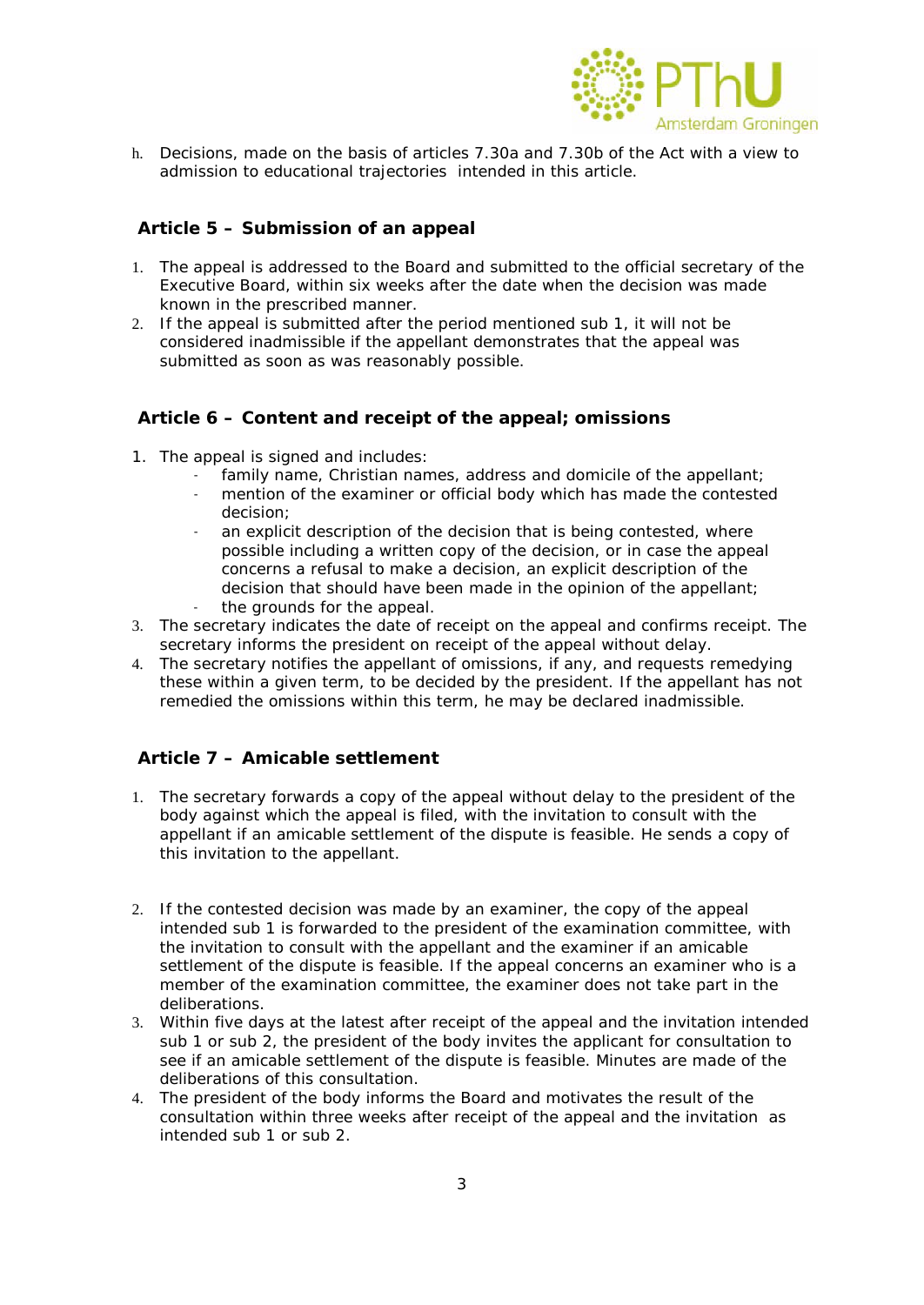

- 5. As soon as he has been notified of the result of the consultation, the secretary informs the president. If an amicable settlement has been reached, he informs the parties that the appeal will not be dealt with.
- 6. In case an amicable settlement has not proved feasible, the appeal will be dealt with by the Board.

#### **Article 8 – Ruling out amicable settlement**

- 1. The president may decide to skip the attempt to reach an amicable settlement, if he is of the opinion that such an attempt appears pointless or if it would lead to a disproportionate disadvantage for the appellant. He then determines the time limit for submission of the relevant documents and statement of defence. The maximum time limit for this is three weeks.
- 2. The secretary forwards a copy of the appeal to the president of the body against which the appeal is filed without delay, requesting on the basis of the established time limit sub 1 submission to the Board of the relevant documents and a statement of defence. He sends a copy of this request to the appellant.
- 3. In case the contested decision was made by an examiner, the copy of the appeal sub 2 is forwarded to the president of the examination committee.

#### **Article 9 – Written preparation**

- 1. The president of the Board determines the time limit for submission of the relevant documents and the statement of defence.
- 2. If requested, the president may determine that the statement of defence may be submitted later, within what he considers a reasonable amount of time.
- 3. Copies of the relevant documents and the statement of defence are forwarded to the appellant without delay. The appellant is given the opportunity to react in writing before a specific date, if there is still time available in view of what has been determined sub 5.
- 4. The appellant's written reaction, as intended sub 3, is forwarded to the president of the body concerned without delay.
- 5. Until ten days before the session, parties may submit additional documents to the Board.
- 6. The Board is free to collect information that they consider necessary and to request the documents relevant to the dispute of its own accord. Without delay the president of the body against which the appeal is filed, sends the Board on request the regulations that were applicable at the time of the examination or part of the examination that has led to filing the appeal and furthermore any documents that the Board considers necessary for dealing with the appeal.

#### **Article 10 – Resolution without session**

- 1. The Board may at any stage during the legal action pronounce verdict without session, if it is of the opinion that the appeal is evidently inadmissible or evidently unfounded.
- 2. The Board bases its verdict exclusively on the documents that concern the legal action.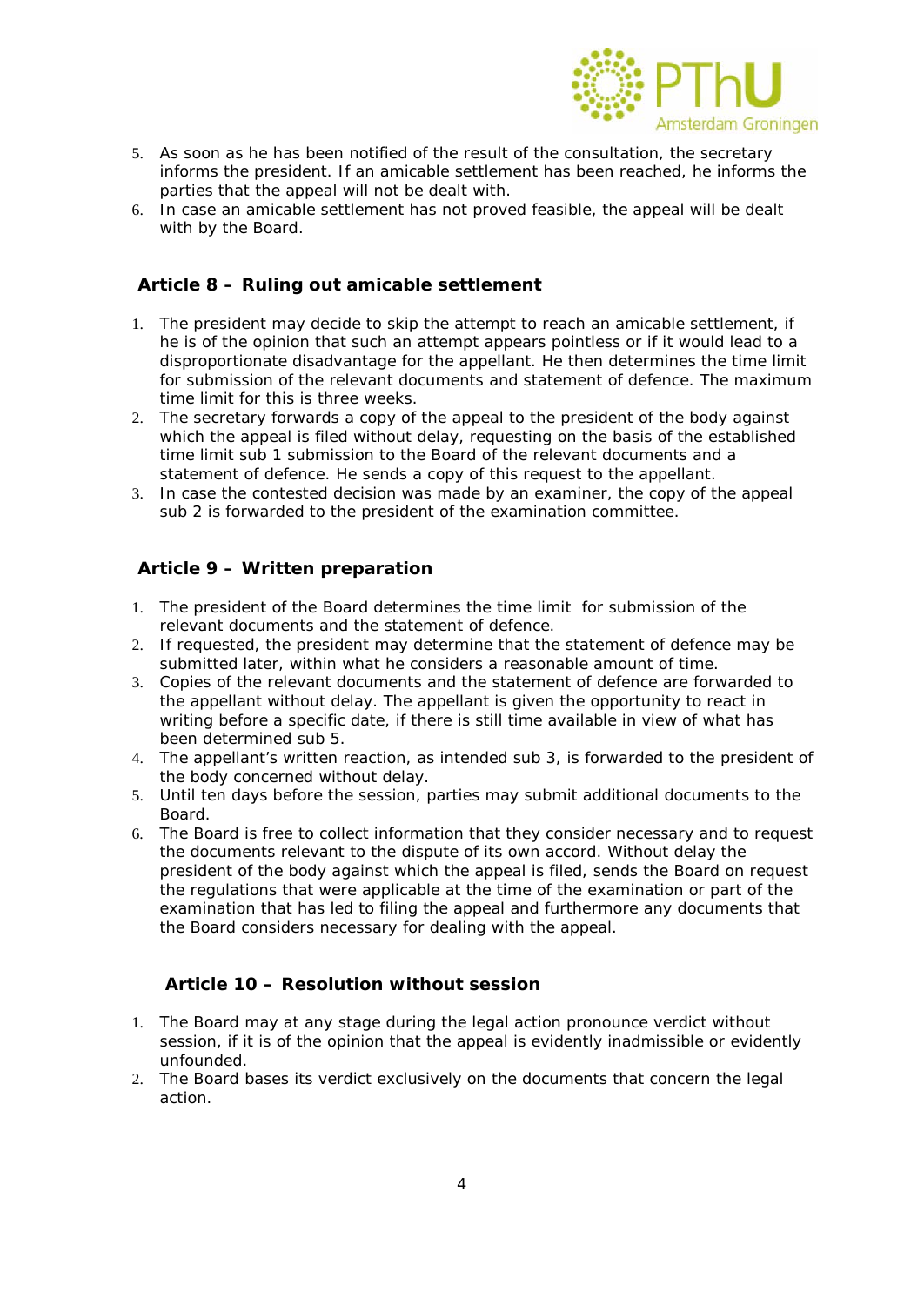

## **Article 11 – Location and time of and summoning for the session**

- 1. The president determines as soon as possible, but at any rate within fourteen days, the location and the time when the appeal will be dealt with in a session.
- 2. The secretary convenes a session with the members as soon as possible, respecting the president's instructions. For the invitation a term of at least fourteen days is observed.
- 3. Well in time the secretary calls upon parties to be present at the session.
- 4. If the appeal concerns a decision of an examiner, the secretary sends a copy of his convocation to the president of the examination committee also to the examiner in question.

## **Article 12 – Documents available for inspection**

- 1. Before dealing with the matter in the session, all documents relevant to the dispute are available for inspection by interested parties at the secretariat during a period of at least one week. The secretary notifies the parties in his convocation as intended in 11.3.
- 2. The president may determine that documents of a very personal nature may only be inspected by the parties concerned.

## **Article 13 – Replacement and assistance at the session; witnesses and experts**

- 1. Parties may be assisted at the session or may authorize a person to replace them. They may also bring along witnesses and experts, under the proviso that they state the names of these persons in writing to the Board and the other party at the latest four working days before the session. The secretary informs the parties in the convocation as intended in 11.3.
- 2. The Board may summon witnesses and experts of its own accord or by request of parties.

#### **Article 14 – Dealings at the session**

- 1. The appeal is dealt with in a public session of the Board. In special cases the Board may decide that the appeal will be dealt with entirely or partly behind closed doors.
- 2. The president presides over the session. He grants each party the opportunity to elucidate its point of view. At the session, those present are expected to behave in conformity with the president's instructions. The president has the authority to have those who do not comply removed.
- 3. The secretary attends the session. He makes minutes of what has been deliberated during the session.
- 4. Parties may change the content of the appeal and of the statement of defence as well as of the grounds underlying them till the closure of the session, unless the Board is of the opinion that the other party is disproportionally disadvantaged by this change.
- 5. In case it turns out before the closure of the session that the investigation has not been complete, the Board may determine that dealing with the matter in the session will be adjourned till a later point in time, to be determined by the Board. Parties may in that case receive instructions with respect to the evidence.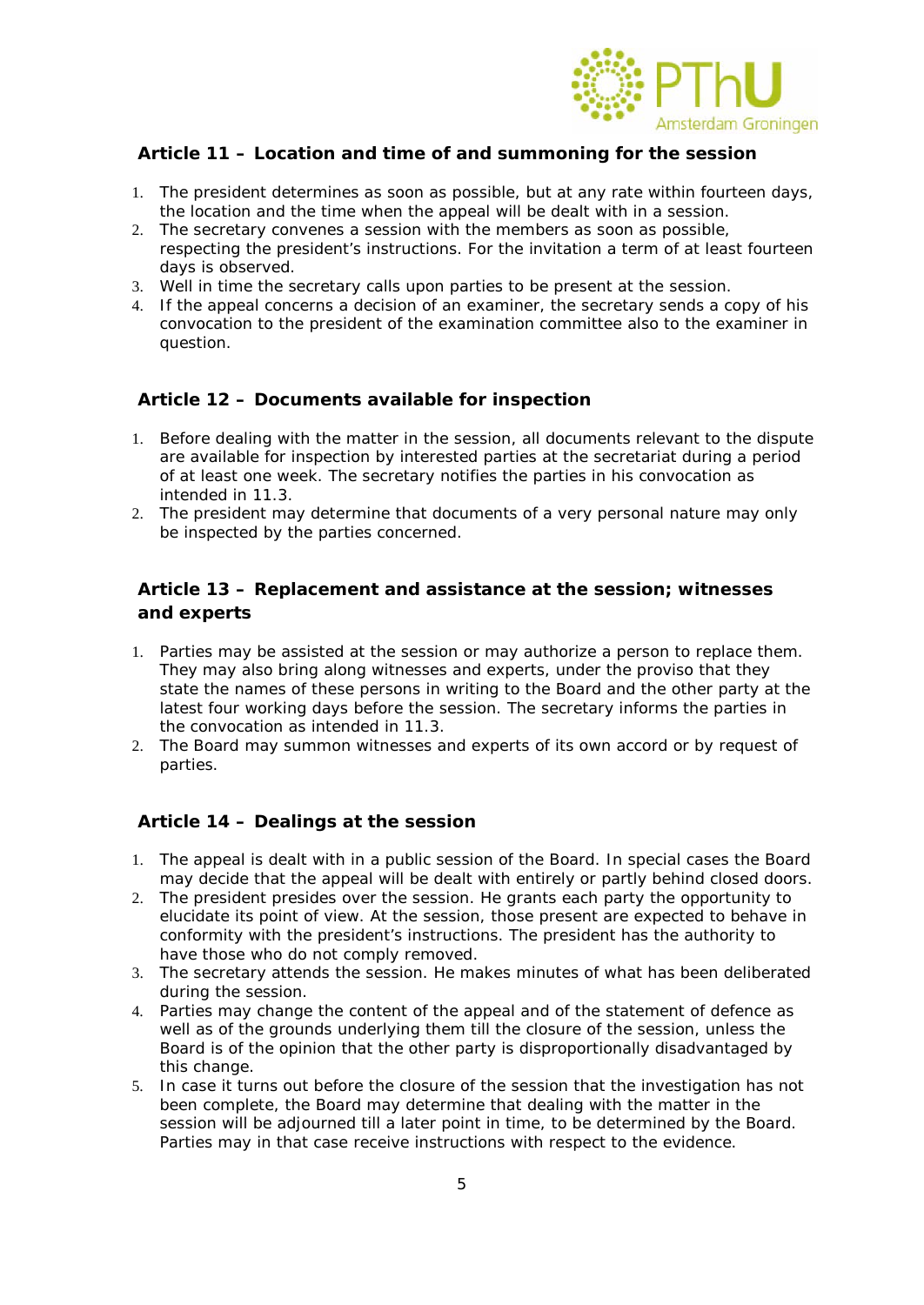

6. Before concluding the dealings at the session, the president announces a date for the verdict. The decision of the Board is pronounced within two weeks after closure of the investigation.

## **Article 15 – Deliberations and verdict**

- 1. The Board bases its verdict exclusively on the documents that were available for inspection and on what has been put forward during the session or has been submitted, without the other party being disadvantaged by it.
- 2. The secretary attends the deliberations and has an advisory vote.
- 3. With respect to anything that is discussed in the council room, participants of the deliberations are bound by secrecy.
- 4. The Board decides within two weeks after closure of the investigation at the session.
- 5. The verdict is in conformity with the sentiments of the majority of the members of the council room. The verdict does not specify the figures of the vote, nor minority positions.
- 6. When the Board considers the appeal well-founded, it annihilates the decision entirely or in part. The Board does not have the authority to make a new decision. It may determine that the test, exam, admission investigation, additional investigation or any part of these should be repeated under conditions determined by the Board. In cases where a decision has been refused, it can stipulate that a decision should be made. The body whose decision has been annihilated deals with the matter again where necessary, in conformity with the Board's verdict. The Board may impose a time limit.
- 7. The verdicts are dated and include:
	- names and domiciles of the parties and names of authorised persons:
	- the grounds on which the verdict is based;
	- a decision, and
	- the names of the members who have pronounced the verdict.
- 8. A copy of the verdict, signed by the president and the secretary, is sent to the parties concerned as well as to the Executive Board, and is available for interested third parties. If the appeal concerns a decision of an examiner, a copy of the verdict is sent to the relevant examination committee.

#### **Article 16 – Temporary provision**

- 1. In case of urgency, the president of the Board may make a temporary provision on request of the appellant. The president decides on the request after having heard the body or examiner concerned, or at least after having called them for a hearing.
- 2. The temporary provision may be lifted or changed by the president after having heard the parties, or at least after having called the parties for a hearing.
- 3. The temporary provision is cancelled as soon as the Board has made a decision on the main issue, in so far as the verdict does not specify a different moment in time.